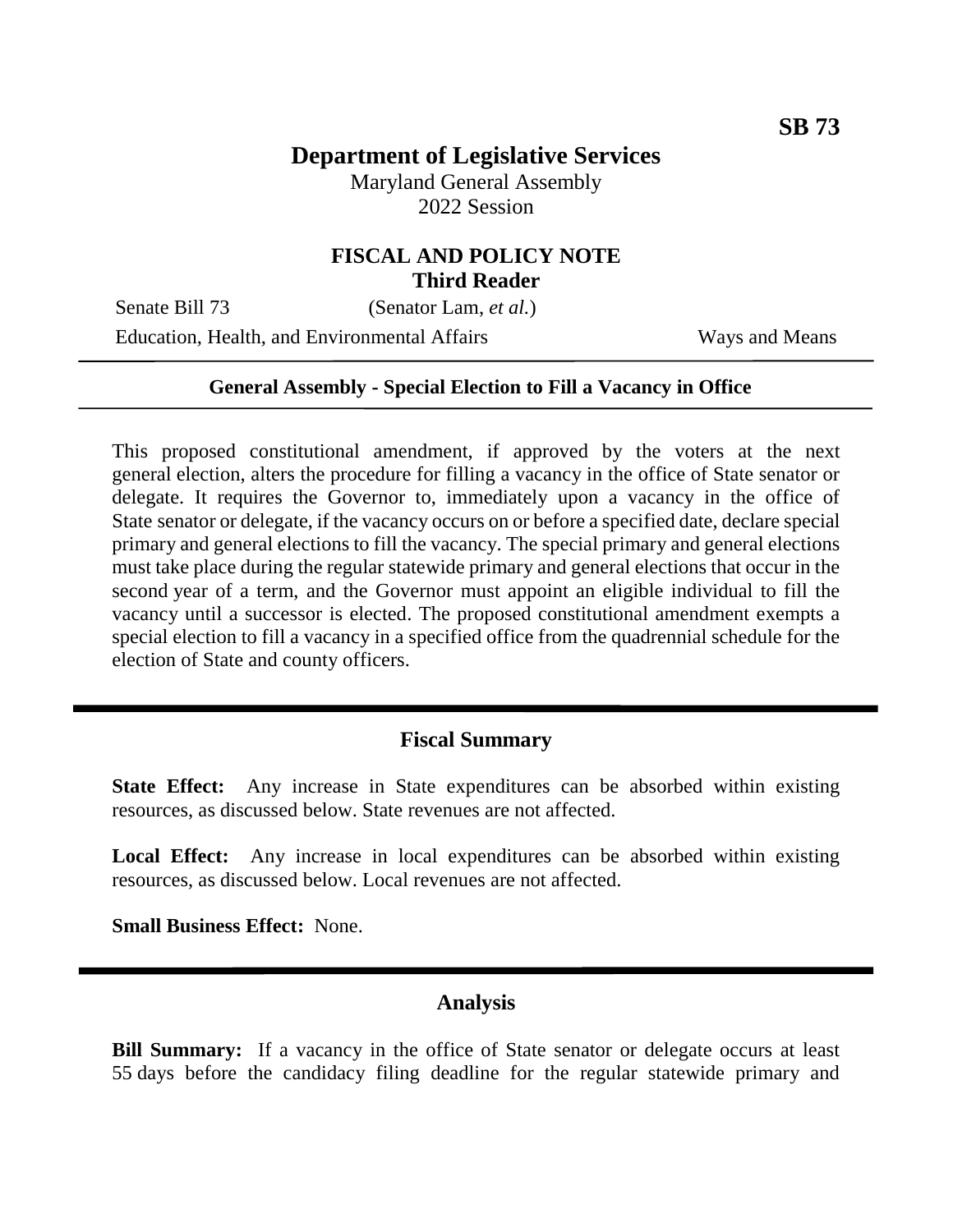general elections held in the second year of the term, the Governor must immediately declare special primary and general elections to elect a successor. The special primary and general elections must take place during the regular statewide primary and general elections, as specified, and the Governor must, in accordance with specified procedures, appoint a qualified individual to fill the vacancy until a successor is elected.

If a vacancy occurs after or fewer than 55 days before the specified candidacy filing deadline, the Governor appoints an eligible individual to serve the remainder of the vacating senator's or delegate's unexpired term.

Accordingly, the proposed constitutional amendment exempts a specified special election to fill a vacancy in the office of State senator or delegate from the general requirement that elections for State and county officers take place on a specified quadrennial schedule.

**Current Law:** In the case of death, disqualification, resignation, refusal to act, or expulsion of a State senator or delegate, or in the case of a senator's or delegate's removal from the city or county from which he or she was elected, the Governor must, in accordance with specified procedures, appoint a person to serve the remainder of the vacating senator's or delegate's unexpired term.

The Governor appoints a person named by the specified central committee of the political party, if any, with which the vacating senator or delegate was affiliated only if that central committee submits, in writing, the name of a qualified person no more than 30 days after the vacancy occurs. In the event of a vacancy in a district that includes all or a portion of two or more counties, the affected central committees follow specified procedures for selecting and submitting a name or list of names to the Governor.

Upon receipt of a submission from the affected central committee, as specified, the Governor must, within 15 days, appoint the central committee's selection to fill the vacancy. If the central committee does not submit a name to the Governor within the 30-day period, as specified, the Governor must, within 15 days of the expiration of the 30-day period, select and appoint a person to fill the vacancy. The appointee must be (1) affiliated with the same political party, if any, as the vacating senator or delegate and (2) otherwise properly qualified to hold the office of senator or delegate in the affected district or county. Similarly, if no central committee exists in the affected county or district, the Governor must, within 15 days after the vacancy occurs, appoint a person who is (1) affiliated with the same political party, if any, as the vacating senator or delegate and (2) otherwise properly qualified to hold the office.

A gubernatorial appointee to fill a vacancy in the office of State senator or delegate serves the remainder of the vacating senator's or delegate's unexpired term.